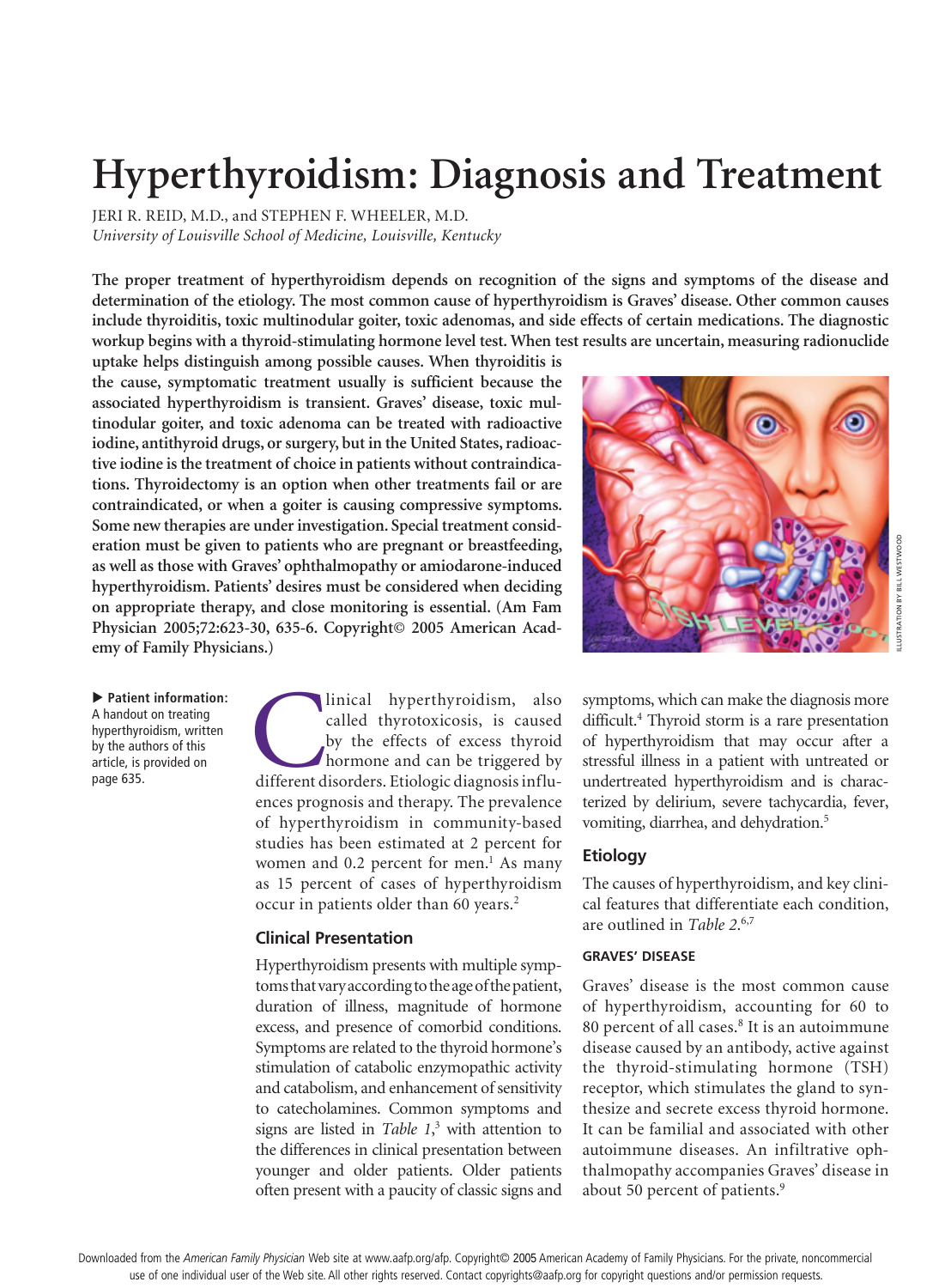## **SORT: Key Clinical Recommendations for Practice**

| Clinical recommendation                                                                                                                                                                                                                           | Evidence<br>rating | References |
|---------------------------------------------------------------------------------------------------------------------------------------------------------------------------------------------------------------------------------------------------|--------------------|------------|
| The choice of radioactive iodine, antithyroid medication, or surgery for hyperthyroidism should be<br>based on the cause and severity of the disease as well as on the patient's age, goiter size, comorbid<br>conditions, and treatment desires. |                    | 16         |
| Total thyroidectomy is recommended only for patients with severe disease or large goiters in whom<br>recurrences would be more problematic.                                                                                                       |                    | 22.23      |
| Nonselective beta blockers such as propranolol (Inderal) should be prescribed for symptom control<br>because they have a more direct effect on hypermetabolism.                                                                                   |                    | 25         |

*oriented evidence, usual practice, expert opinion, or case series. For information about the SORT evidence rating system, see page 555 or http://www.aafp.org/afpsort.xml.*

#### **toxic multinodular goiter**

Toxic multinodular goiter causes 5 percent of the cases of hyperthyroidism in the United States and can be 10 times more common in iodine-deficient areas. It typically occurs in patients older than 40 years with a long-standing goiter, and has a more insidious onset than Graves' disease <sup>10</sup>

#### **toxic adenoma**

Toxic adenomas are autonomously functioning nodules that are found most commonly in younger patients and in iodine-deficient areas.10

 $T\Delta R$ IF<sub>1</sub> **Incidence of Signs and Symptoms of Hyperthyroidism**

> The rightsholder did not grant rights to reproduce this item in electronic media. For the missing item, see the original print version of this publication.

#### **thyroiditis**

*Subacute.* Subacute thyroiditis produces an abrupt onset of thyrotoxic symptoms as hormone leaks from an inflamed gland. It often follows a viral illness. Symptoms usually resolve within eight months. This condition can be recurrent in some patients.<sup>11</sup>

*Lymphocytic and Postpartum.* Lymphocytic thyroiditis and postpartum (subacute lymphocytic) thyroiditis are transient inflammatory causes of hyperthyroidism that, in the acute stage, may be clinically indistinguishable from Graves' disease. Postpartum thyroiditis can occur in up to 5 to 10 percent of women in the first three to six months after delivery. A transient hypothyroidism often occurs before resolution *(Figure 1*<sup>12</sup>*)*. 11

#### **treatment-induced hyperthyriodism**

*Iodine-induced.* Iodine-induced hyperthyroidism can occur after intake of excess iodine in the diet, exposure to radiographic contrast media, or medications. Excess iodine increases the synthesis and release of thyroid hormone in iodine-deficient patients and in older patients with preexisting multinodular goiters.<sup>5</sup>

*Amiodarone-induced.* Amiodarone- (Cordarone-) induced hyperthyroidism can be found in up to 12 percent of treated patients, especially those in iodine-deficient areas, and occurs by two mechanisms. Because amiodarone contains 37 percent iodine, type I is an iodineinduced hyperthyroidism (see above). Amiodarone is the most common source of iodine excess in the United States. Type II is a thyroiditis that occurs in patients with normal thyroid glands. Medications such as interferon and interleukin-2 (aldesleukin) also can cause type II.5

*Thyroid hormone-induced.* Factitial hyperthyroidism is caused by the intentional or accidental ingestion of excess amounts of thyroid hormone. Some patients may take thyroid preparations to achieve weight loss.

#### **tumors**

Rare causes of hyperthyroidism include metastatic thyroid cancer, ovarian tumors that produce thyroid hormone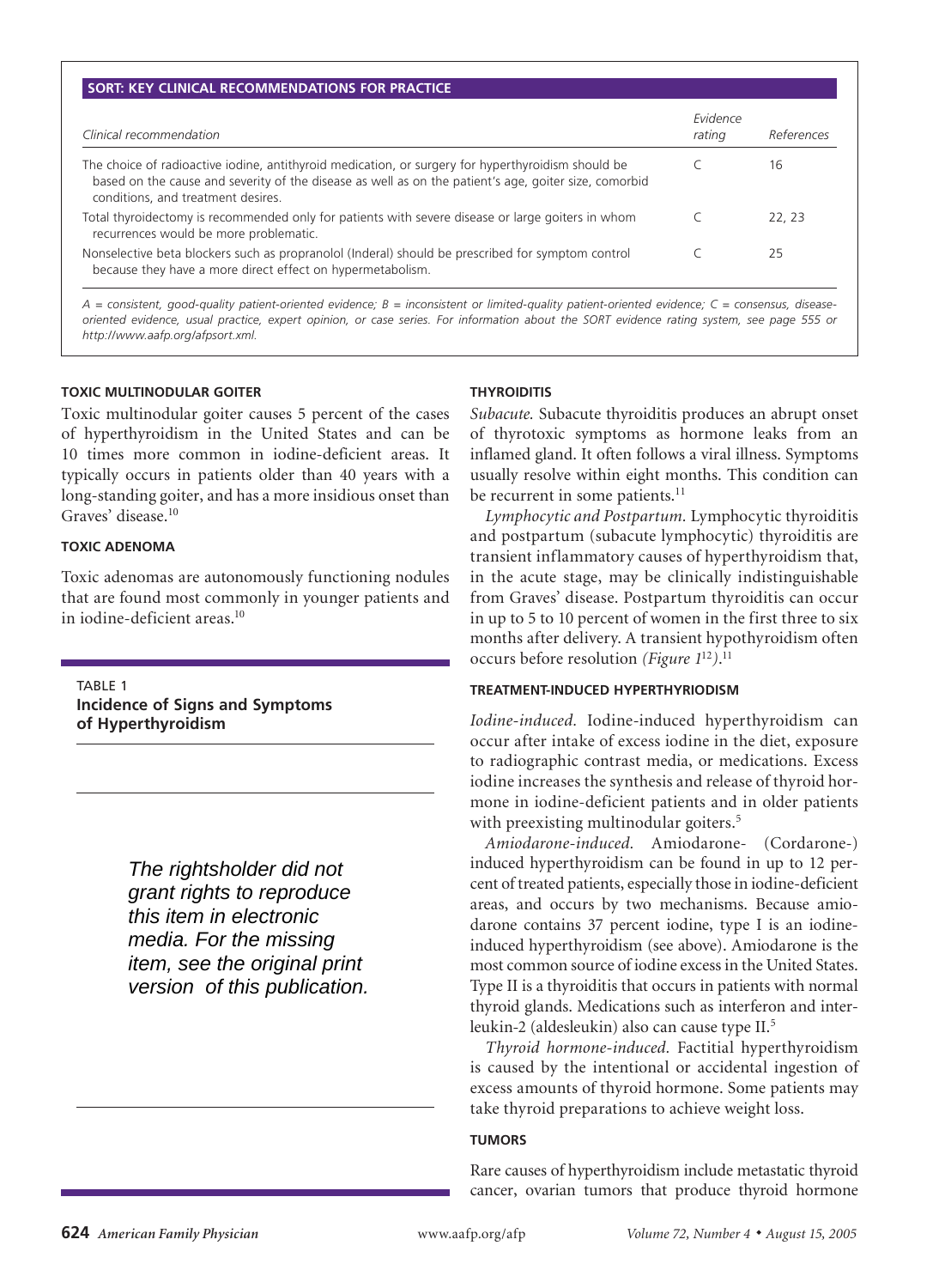## TABLE<sub>2</sub>

#### **Common Etiology and Clinical Diagnosis of Hyperthyroidism**

| Cause                                                                                                                    | Pathophysiology                                                    | Gland size*             | Nodularity                        | <b>Tenderness</b> |
|--------------------------------------------------------------------------------------------------------------------------|--------------------------------------------------------------------|-------------------------|-----------------------------------|-------------------|
| Toxic adenoma                                                                                                            | Autonomous hormone production                                      | Decreased               | Single nodule                     | Nontender         |
| Toxic multinodular goiter                                                                                                | Autonomous hormone production                                      | Increased               | Multiple nodules                  | Tender            |
| Subacute thyroiditis                                                                                                     | Leakage of hormone from gland                                      | Increased               | None                              | Tender            |
| Lymphocytic thyroiditis, postpartum<br>thyroiditis, medication-induced thyroiditis                                       | Leakage of hormone from gland                                      | Moderately<br>increased | None                              | Nontender         |
| Graves' disease (thyroid-stimulating antibody)                                                                           | Increased glandular stimulation<br>(substance causing stimulation) | Increased               | None                              | Nontender         |
| Iodine-induced hyperfunctioning of thyroid<br>gland (iodide ingestion, radiographic<br>contrast, amiodarone [Cordarone]) | Increased glandular stimulation<br>(substance causing stimulation) | Increased               | Multiple nodules<br>or no nodules | Nontender         |
| Functioning pituitary adenoma<br>(thyroid-stimulating hormone); trophoplastic<br>tumors (human chorionic gonadotropin)   | Increased glandular stimulation<br>(substance causing stimulation) | Increased               | None                              | Nontender         |
| Factitial hyperthyroidism                                                                                                | Exogenous hormone intake                                           | Decreased               | None                              | Nontender         |
| Struma ovarii; metastatic thyroid cancer                                                                                 | Extraglandular production                                          | Decreased               | None                              | Nontender         |

*Information from references 6 and 7.*

(struma ovarii), trophoblastic tumors that produce human chorionic gonadotrophin and activate highly sensitive TSH receptors, and TSH-secreting pituitary tumors.<sup>5</sup>

#### **Diagnostic Workup**

A diagnostic approach to patients who present with signs and symptoms of hyperthyroidism is summarized in *Figure 2*. 5,13 Measurement of the TSH level is the only initial test necessary in a patient with a possible diagnosis of hyperthyroidism without evidence of pituitary disease. Further testing is warranted if the TSH level is abnormal. An undetectable TSH level is diagnostic of hyperthyroidism. Antithyroid antibodies are elevated in Graves' disease and lymphocytic thyroiditis but usually are not necessary to make the diagnosis.<sup>14</sup> Thyroid-stimulating antibody levels can be used to monitor the effects of treatment with antithyroid drugs in patients with Graves' disease.15 Radionuclide uptake and scan easily distinguishes the high uptake of Graves' disease from the low uptake of thyroiditis and provides other useful anatomic information. Nonspecific laboratory findings can occur in hyperthyroidism, including anemia, granulocytosis, lymphocytosis, hypercalcemia, transaminase elevations, and alkaline phosphatase elevation.<sup>5</sup>

## **Treatment**

The treatment of hyperthyroidism depends on the cause and severity of the disease, as well as on the patient's age, goiter size, comorbid conditions, and treatment desires. The goal of therapy is to correct the hypermetabolic state with the fewest side effects and the lowest incidence of hypothyroidism. Beta blockers and iodides are used as

treatment adjuncts. Antithyroid drugs, radioactive iodine, and surgery are the main treatment options for persistent hyperthyroidism *(Table 3)*. 5,8,9,14-24 Each therapy can produce satisfactory outcomes if properly used.<sup>16</sup>

**Hyperthyroidism**

## **beta blockers**

Beta blockers offer prompt relief of the adrenergic symptoms of hyperthyroidism such as tremor, palpitations, heat intolerance, and nervousness. Propranolol (Inderal) has been used most widely, but other beta blockers can be used. Nonselective beta blockers such as propranolol, are preferred because they have a more direct effect on hypermetabolism.25 Therapy with propranolol should be initiated at 10 to 20 mg every six hours. The dose



**Figure 1.** Time course of changes in thyroid function tests in patients with thyroiditis. ( $T_4$  = thyroxine;  $T_3$  = triiodothyronine; TSH = thyroid-stimulating hormone.)

*Reprinted with permission from Ross D. Medical diseases in women. In: Carlson KJ, Eisenstat SA, eds. Primary care of women. 2d ed. St. Louis: Mosby, 2002:92.*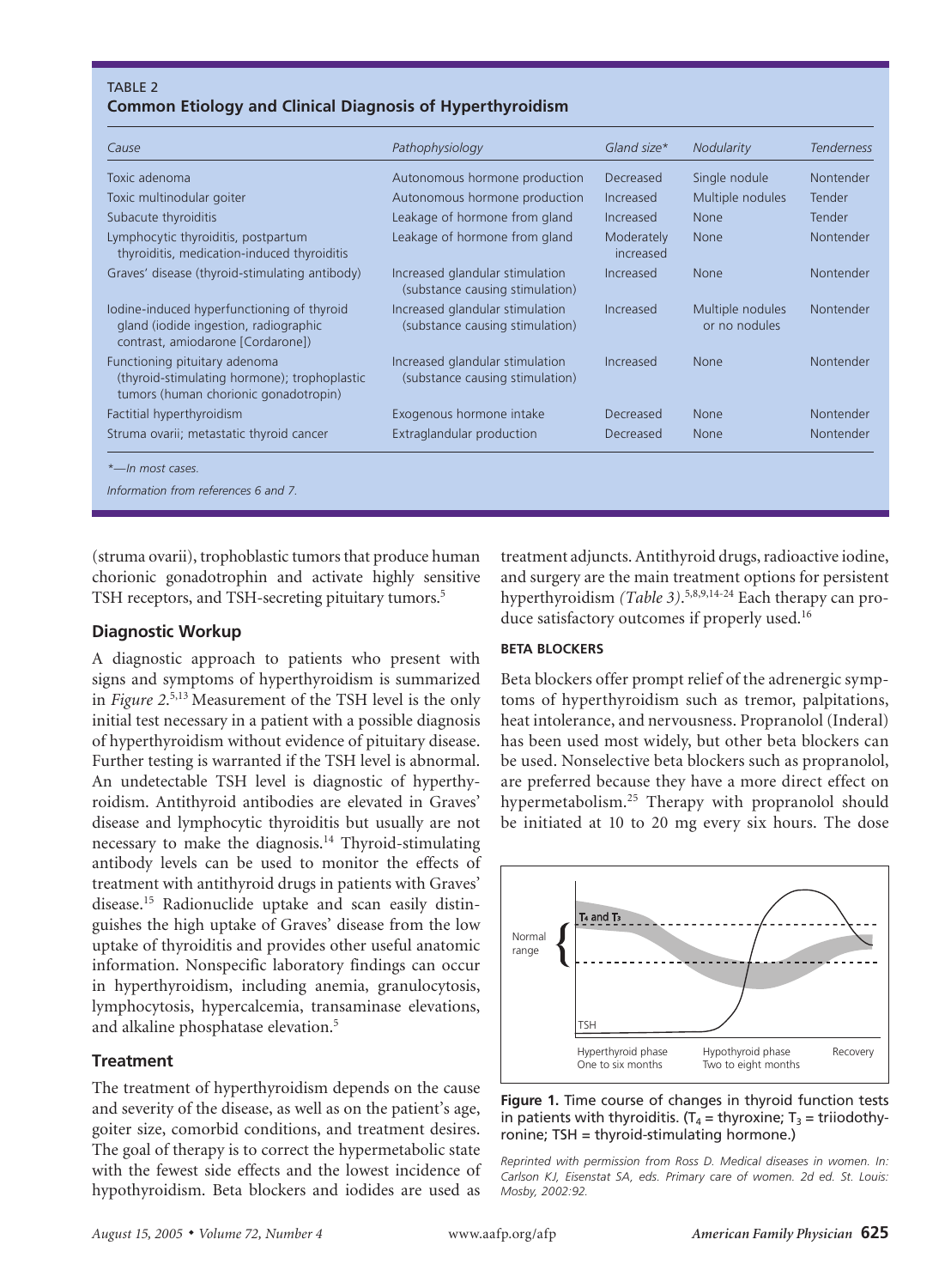



*Information from references 5 and 13.*

should be increased progressively until symptoms are controlled. In most cases, a dosage of 80 to 320 mg per day is sufficient.<sup>5</sup> Calcium channel blockers such as diltiazem (Cardizem) can be used to reduce heart rate in patients who cannot tolerate beta blockers.17

## **iodides**

Iodides block the peripheral conversion of thyroxine  $(T_4)$ to triiodothyronine  $(T_3)$  and inhibit hormone release. Iodides also are used as adjunctive therapy before emergency nonthyroid surgery, if beta blockers are unable to control the hyperthyroidism, and to reduce gland vascularity before surgery for Graves' disease.<sup>9</sup> Iodides are not used in the routine treatment of hyperthyroidism because of paradoxical increases in hormone release that can occur with prolonged use. Organic iodide radiographic contrast agents (e.g., iopanoic acid or ipodate

sodium) are used more commonly than the inorganic iodides (e.g., potassium iodide). The dosage of either agent is 1 g per day for up to 12 weeks. $26$ 

## **antithyroid drugs**

Antithyroid drugs act principally by interfering with the organification of iodine, thereby suppressing thyroid hormone levels. Methimazole (Tapazole) and propylthiouracil (PTU) are the two agents available in the United States. Remission rates vary with the length of treatment, but rates of 60 percent have been reported when therapy is continued for two years.<sup>15</sup> Relapse can occur in up to 50 percent of patients who respond initially, regardless of the regimen used. A recent randomized trial<sup>27</sup> indicated that relapse was more likely in patients who smoked, had large goiters, or had elevated thyroid-stimulating antibody levels at the end of therapy.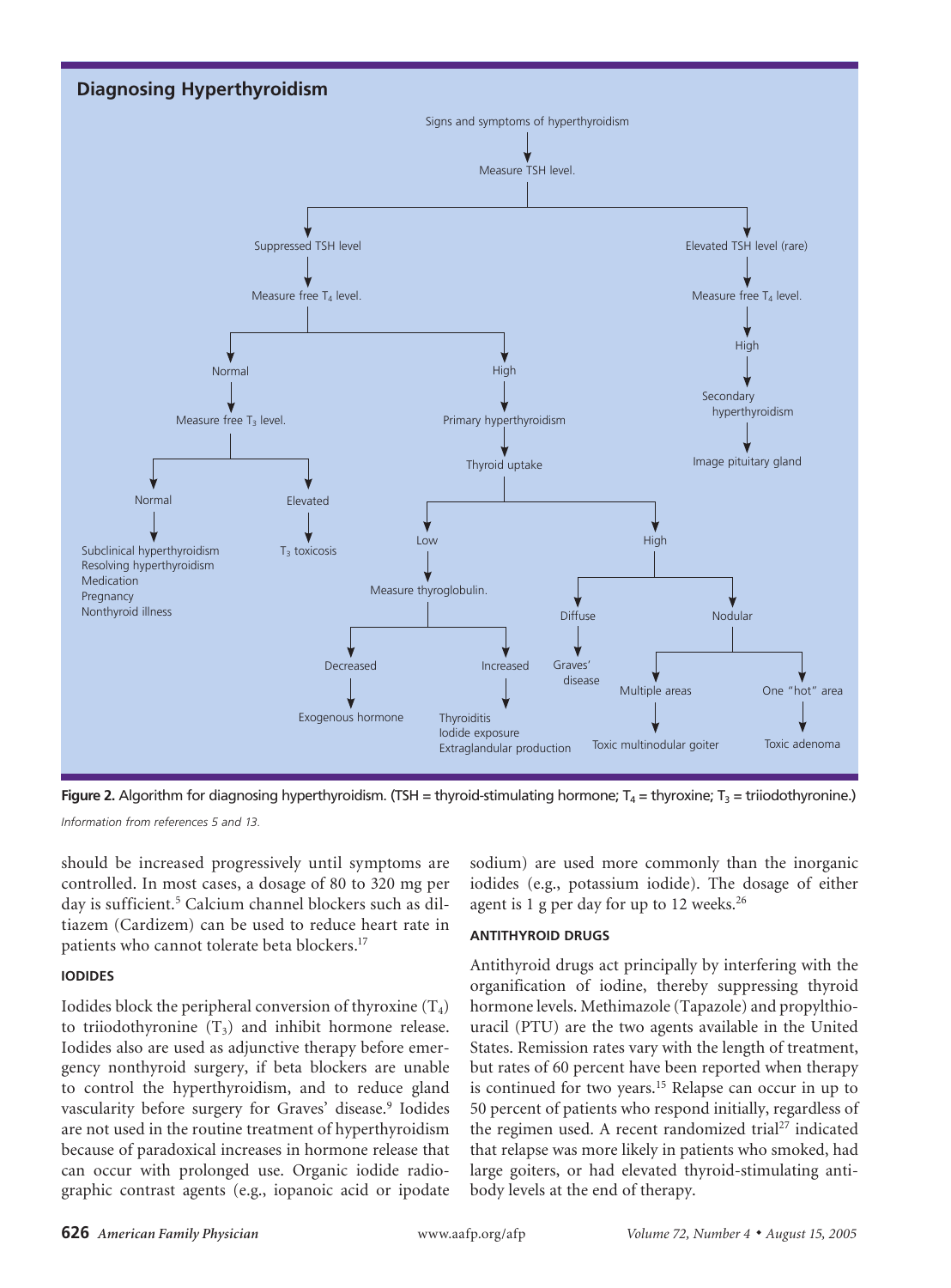## TABLE<sub>3</sub> **Treatment of Hyperthyroidism**

| <b>Treatment</b>                                            | Mechanism<br>of action                                                                                                           | <b>Indications</b>                                                                                                                                                                                                                                                                                                                                                                                                                                                                                | Contraindications and complications                                                                                                                                                                                                                                                                                                                                                                                                                                                                                                                                                           |
|-------------------------------------------------------------|----------------------------------------------------------------------------------------------------------------------------------|---------------------------------------------------------------------------------------------------------------------------------------------------------------------------------------------------------------------------------------------------------------------------------------------------------------------------------------------------------------------------------------------------------------------------------------------------------------------------------------------------|-----------------------------------------------------------------------------------------------------------------------------------------------------------------------------------------------------------------------------------------------------------------------------------------------------------------------------------------------------------------------------------------------------------------------------------------------------------------------------------------------------------------------------------------------------------------------------------------------|
| Beta blockers                                               | Inhibit adrenergic<br>effects                                                                                                    | Prompt control of symptoms; treatment<br>of choice for thyroiditis; first-line<br>therapy before surgery, radioactive<br>iodine, and antithyroid drugs; short-<br>term therapy in pregnancy                                                                                                                                                                                                                                                                                                       | Use with caution in older patients and in<br>patients with pre-existing heart disease,<br>chronic obstructive pulmonary disease, or<br>asthma                                                                                                                                                                                                                                                                                                                                                                                                                                                 |
| <b>lodides</b>                                              | Block the conversion<br>of $T_4$ to $T_3$ and<br>inhibit hormone<br>release                                                      | Rapid decrease in thyroid hormone<br>levels; preoperatively when other<br>medications are ineffective or<br>contraindicated; during preg-nancy<br>when antithyroid drugs are not<br>tolerated; with antithyroid drugs<br>to treat amiodarone- (Cordarone-)<br>induced hyperthyroidism                                                                                                                                                                                                             | Paradoxical increases in hormone release<br>with prolonged use; common side effects<br>of sialadenitis, conjunctivitis, or acneform<br>rash; interferes with the response to<br>radioactive iodine; prolongs the time to<br>achieve euthyroidism with antithyroid drugs                                                                                                                                                                                                                                                                                                                       |
| Antithyroid drugs<br>(methimazole<br>[Tapazole]<br>and PTU) | Interferes with the<br>organification of<br>iodine; PTU can<br>block peripheral<br>conversion of $T_4$ to<br>$T3$ in large doses | Long-term treatment of Graves' disease<br>(preferred first-line treatment in<br>Europe, Japan, and Australia); PTU is<br>treatment of choice in patients who<br>are pregnant and those with severe<br>Graves' disease; preferred treatment<br>by many endocrinologists for children<br>and for adults who refuse radioactive<br>iodine; pretreatment of older and<br>cardiac patients before radioactive<br>iodine or surgery; both medications<br>considered safe for use while<br>breastfeeding | High relapse rate; relapse more likely in<br>smokers, patients with large goiters, and<br>patients with positive thyroid-stimulating<br>antibody levels at end of therapy; major side<br>effects include polyarthritis (1 to 2 percent),<br>agranulocytosis (0.1 to 0.5 percent);<br>PTU can cause elevated liver enzymes<br>(30 percent), and immunoallergic hepatitis<br>(0.1 to 0.2 percent); methimazole can<br>cause rare cholestasis and rare congenital<br>abnormalities; minor side effects (less<br>than 5 percent) include rash, fever,<br>gastrointestinal effects, and arthralgia |
| Radioactive iodine                                          | Concentrates in the<br>thyroid gland and<br>destroys thyroid<br>tissue                                                           | High cure rates with single-dose<br>treatment (80 percent); treatment<br>of choice for Graves' disease in the<br>United States, multinodular goiter,<br>toxic nodules in patients older than<br>40 years, and relapses from<br>antithyroid drugs                                                                                                                                                                                                                                                  | Delayed control of symptoms; posttreatment<br>hypothyroidism in majority of patients with<br>Graves' disease regardless of dosage<br>(82 percent after 25 years); contraindicated<br>in patients who are pregnant or<br>breastfeeding; can cause transient neck<br>soreness, flushing, and decreased taste;<br>radiation thyroiditis in 1 percent of patients;<br>may exacerbate Graves' ophthalmopathy;<br>may require pretreatment with antithyroid<br>drugs in older or cardiac patients                                                                                                   |
| Surgery (subtotal<br>thyroidectomy)                         | Reduces thyroid<br>mass                                                                                                          | Treatment of choice for patients who are<br>pregnant and children who have had<br>major adverse reactions to antithyroid<br>drugs, toxic nodules in patients<br>younger than 40 years, and large<br>goiters with compressive symptoms;<br>can be used for patients who are<br>noncompliant, refuse radioactive<br>iodine, or fail antithyroid drugs, and in<br>patients with severe disease who could<br>not tolerate recurrence; may be done<br>for cosmetic reasons                             | Risk of hypothyroidism (25 percent) or<br>hyperthyroid relapse (8 percent); temporary<br>or permanent hypoparathyroidism or<br>laryngeal paralysis (less than 1 percent);<br>higher morbidity and cost than radioactive<br>iodine; requires patient to be euthyroid<br>preoperatively with antithyroid drugs or<br>iodides to avoid thyrotoxic crisis                                                                                                                                                                                                                                         |

*Information from references 5, 8, 9, and 14 through 24.*

*Methimazole.* Methimazole usually is the drug of choice in nonpregnant patients because of its lower cost, longer half-life, and lower incidence of hematologic side effects. The starting dosage is 15 to 30 mg per day, and it can be given in conjunction with a beta blocker.<sup>28</sup> The beta

blockade can be tapered after four to eight weeks and the methimazole adjusted, according to clinical status and monthly free  $T_4$  or free  $T_3$  levels, toward an eventual euthyroid (i.e., normal  $T_3$  and  $T_4$  levels) maintenance dosage of 5 to 10 mg per day.9,17 TSH levels may remain undetectable

**Hyperthyroidism**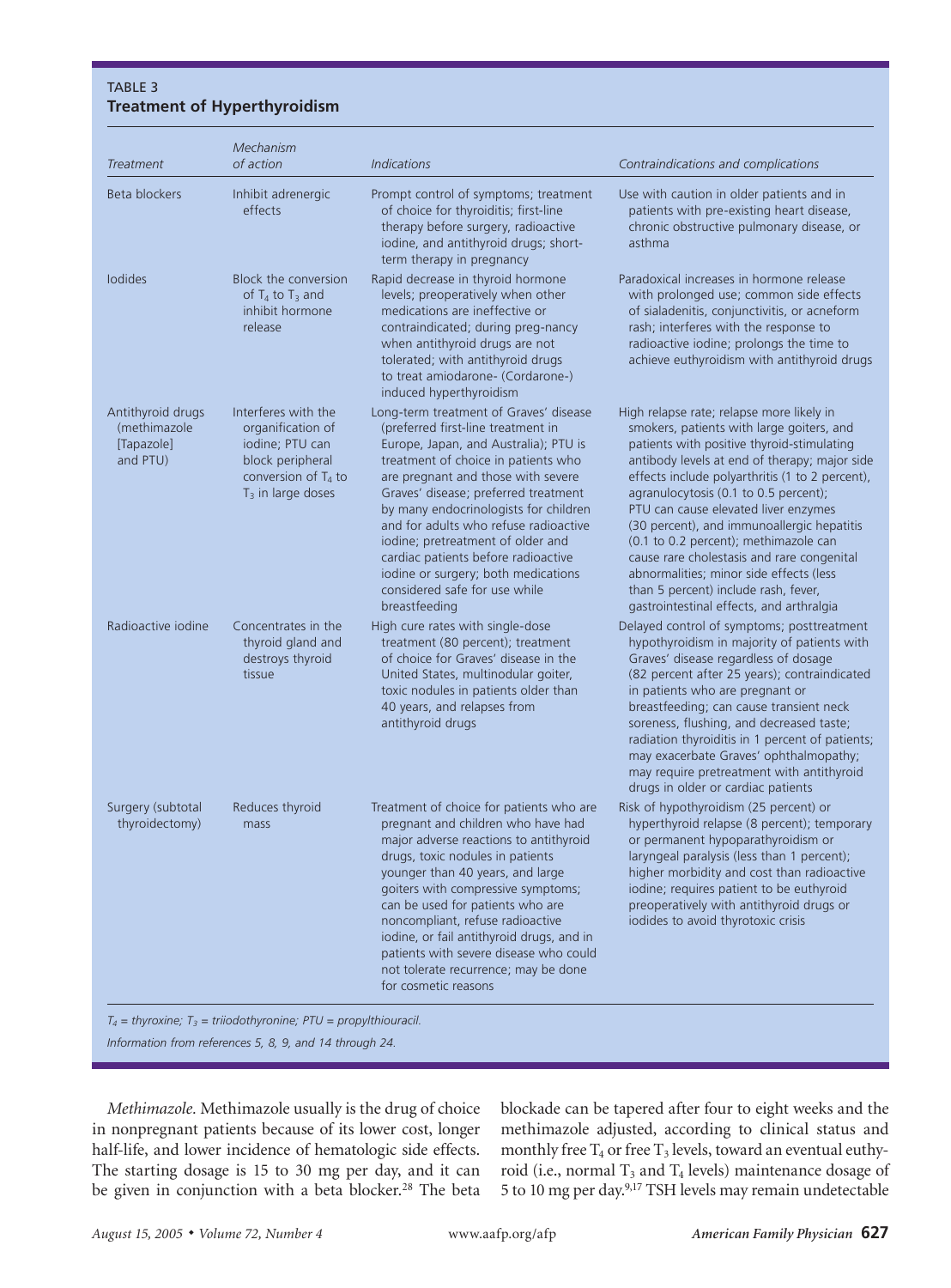for months after the patient becomes euthyroid and should not be used to monitor the effects of therapy. At one year, if the patient is clinically and biochemically euthyroid and a thyroid-stimulating antibody level is not detectable, therapy can be discontinued. If the thyroid-stimulating antibody level is elevated, continuation of therapy for another year should be considered. Once antithyroid drug therapy is discontinued, the patient should be monitored every three months for the first year, because relapse is more likely to occur during this time, and then annually, because relapse can occur years later. If relapse occurs, radioactive iodine or surgery generally is recommended, although antithyroid drug therapy can be restarted.9

*Propylthiouracil.* PTU is preferred for pregnant women because methimazole has been associated with rare congenital abnormalities. The starting dosage of PTU is 100 mg three times per day with a maintenance dosage of 100 to 200 mg daily.28 The goal is to keep the free  $T_4$  level at the upper level of normal.<sup>9</sup>

*Complications.* Agranulocytosis is the most serious complication of antithyroid drug therapy and is estimated to occur in 0.1 to 0.5 percent of patients treated with these drugs.28 The risk is higher in the first several months of therapy and may be higher with PTU than methimazole.5,9,15 It is extremely rare in patients taking less than 30 mg per day of methimazole.<sup>9</sup> The onset of agranulocytosis is sometimes abrupt, so patients should be warned to stop taking the drug immediately if they develop a sudden fever or sore throat. Routine monitoring of white cell counts remains controversial, but results of one study<sup>29</sup> showed that close monitoring of white cell counts allowed for earlier detection of agranulocytosis. In this study, patients had white cell counts every two weeks for the first two months, then monthly. In most cases, agranulo-

## **The Authors**

JERI R. REID, M.D., is assistant clinical professor in the Department of Family and Community Medicine at the University of Louisville School of Medicine, Louisville, Ky. She received her medical degree from the University of Medicine and Dentistry of New Jersey-Rutgers Medical School, Piscataway, N.J.

STEPHEN F. WHEELER, M.D., is associate professor in the Department of Family and Community Medicine at the University of Louisville School of Medicine where he also serves as program director of the Family and Community Medicine residency program. He received his medical degree and a chemical engineering degree from the University of Louisville.

*Address correspondence to Jeri R. Reid, M.D., Dept. of Family and Community Medicine, University of Louisville, 3430 Newburg Rd., Louisville, KY 40218 (e-mail: jrreid01@gwise.louisville.edu). Reprints are not available from the authors.*

cytosis is reversible with supportive treatment.15,25 Minor side effects (e.g., rash, fever, gastrointestinal symptoms) sometimes can be treated symptomatically without discontinuation of the antithyroid drug; however, if symptoms of arthralgia occur, antithyroid drugs should be discontinued because arthralgia can be a precursor of a more serious polyarthritis syndrome.28

## **radioactive iodine**

In the United States, radioactive iodine is the treatment of choice for most patients with Graves' disease and toxic nodular goiter. It is inexpensive, highly effective, easy to administer, and safe. There has been reluctance to use radioactive iodine in women of childbearing years because of the theoretical risk of cancer of the thyroid, leukemia, or genetic damage in future offspring. Longterm follow-up of patients has not validated these concerns.14,15 The treatment of hyperthyroidism in children remains controversial, but radioactive iodine is becoming more acceptable in this group.30

*Dosage.* The treatment dosage of radioactive iodine has been a topic of much debate. A gland-specific dosage based on the estimated weight of the gland and the 24-hour uptake may allow a lower dosage and result in a lower incidence of hypothyroidism but may have a higher recurrence rate.15 Higher-dose ablative therapy increases the chance of successful treatment and allows the early hypothyroidism that results from this regimen to be diagnosed and treated while the patient is undergoing close monitoring. Some studies 8,18 have shown that the eventual incidence of hypothyroidism is similar regardless of the radioactive iodine dosage. The high-dose regimen is clearly favored in older patients, those with cardiac disease, and other groups who need prompt control of hyperthyroidism to avoid complications. Patients with toxic nodular goiter or toxic adenomas are more radio resistant and generally need high-dose therapy to achieve remission. They have a lower incidence of eventual hypothyroidism because the rest of the gland has been suppressed by the toxic nodules and protected from the effects of radioactive iodine.<sup>18,30</sup>

*Graves' Disease.* In 15 percent of patients, Graves' ophthalmopathy can develop or be worsened by the use of radioactive iodine.17,19 The use of prednisone, 40 to 80 mg per day tapered over at least three months, can prevent or improve severe eye disease in two thirds of patients.19 Lower-dose radioactive iodine sometimes is used in patients with ophthalmopathy because posttreatment hypothyroidism may be associated with exacerbation of eye disease. Cigarette smoking is a risk factor for the development and progression of Graves' ophthalmopathy.14,19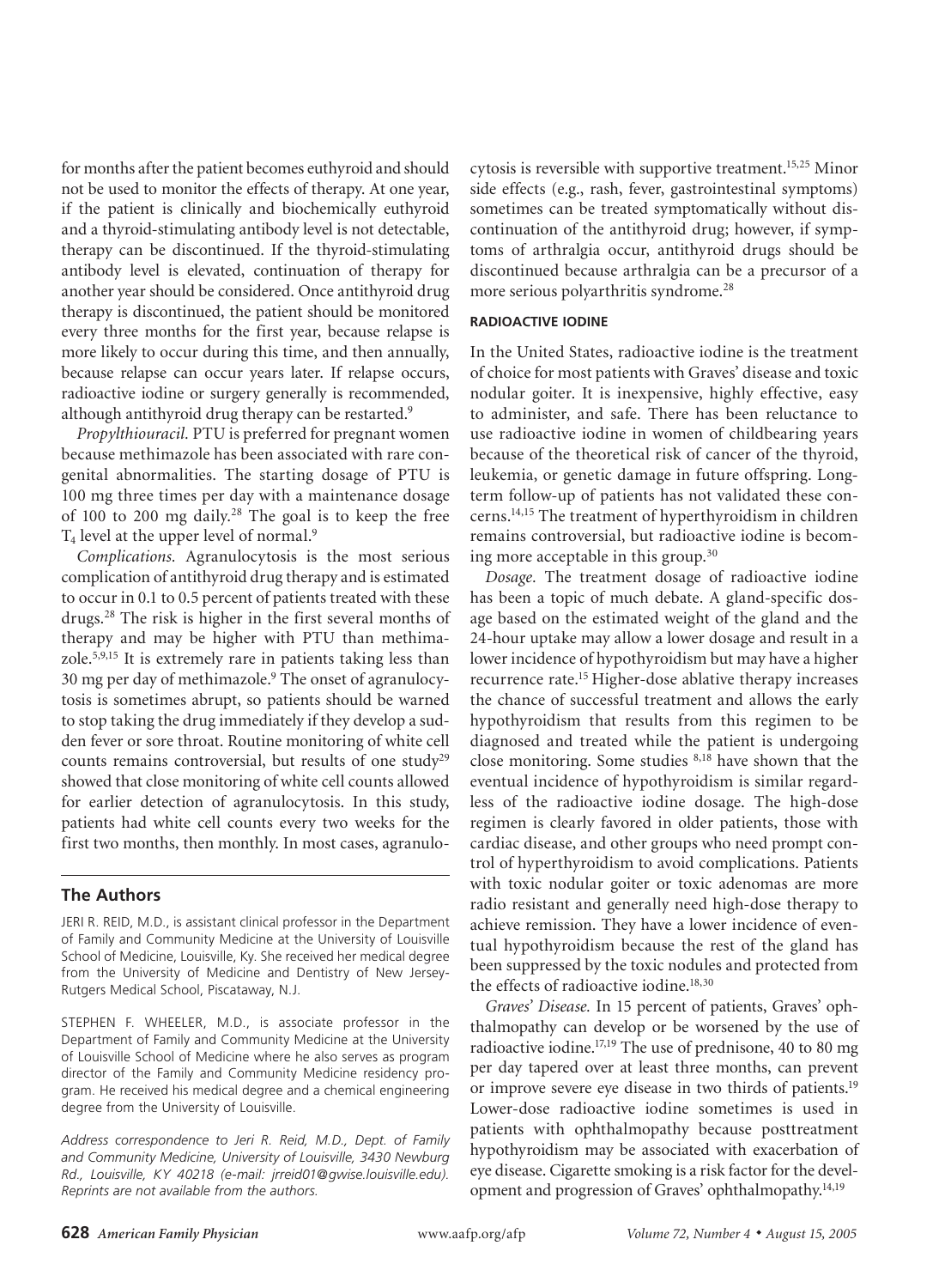## TABLE<sub>4</sub> **Indications for Referral and Admission**

| Indication for referral                                                                                     | Type of referral                                                                |
|-------------------------------------------------------------------------------------------------------------|---------------------------------------------------------------------------------|
| Radioactive iodine therapy                                                                                  | Endocrinologist or<br>radiologist                                               |
| Amiodarone- (Cordarone-)<br>induced hyperthyroidism                                                         | Endocrinologist<br>and cardiologist                                             |
| Graves' ophthalmopathy                                                                                      | Endocrinologist and<br>ophthalmologist                                          |
| Obstruction                                                                                                 | Surgeon                                                                         |
| Pregnancy                                                                                                   | Endocrinologist<br>or surgeon (if<br>contraindications to<br>antithyroid drugs) |
| Cosmesis                                                                                                    | Surgeon                                                                         |
| Breastfeeding                                                                                               | Endocrinologist                                                                 |
| Failed drug therapy or refusal<br>to take radioactive jodine                                                | Surgeon                                                                         |
| Visual impairment caused<br>by ophthalmopathy                                                               | Hospital admission with<br>urgent ophthalmology<br>consult                      |
| Severe cardiovascular symptoms<br>such as congestive heart failure,<br>rapid atrial fibrillation, or angina | Hospital admission with<br>endocrine and cardiac<br>consultation                |

*Use with Other Treatments.* Using antithyroid drugs to achieve a euthyroid state before treatment with radioactive iodine is not recommended for most patients, but it may improve safety for patients with severe or complicated hyperthyroidism. Limited evidence supports this approach.8,14,17 It is unclear whether antithyroid drugs increase radioactive iodine failure rates.20,31,32 If used, they should be withdrawn at least three days before radioactive iodine and can be restarted two to three days later. The antithyroid drug is continued for three months after radioactive iodine, then tapered. Beta blockers are used to control symptoms before radioactive iodine and can be continued throughout treatment if needed. Iodine-containing medications need to be discontinued several weeks before therapy.<sup>21</sup>

*Safety Precautions.* Most of the radioactive iodine is eliminated from the body in urine, saliva, and feces within 48 hours; however, double flushing of the toilet and frequent hand washing are recommended for several weeks. Close contact with others, especially children and pregnant women, should be avoided for 24 to 72 hours.<sup>21</sup> Additional treatments with radioactive iodine can be initiated as early as three months, if indicated.<sup>33</sup>

#### **surgery**

Gradually, radioactive iodine has replaced surgery for the treatment of hyperthyroidism, but it still may be indicated in some patients and is considered underused by some researchers. A subtotal thyroidectomy is performed most commonly. This surgery preserves some of the thyroid tissue and reduces the incidence of hypothyroidism to 25 percent, but persistent or recurrent hyperthyroidism occurs in 8 percent of patients.<sup>22</sup> Total thyroidectomy is reserved for patients with severe disease or large goiters in whom recurrences would be highly problematic, but carries an increased risk of hyperparathyroidism and laryngeal nerve damage. $22,23$ 

#### **new possibilities**

Newer treatment options under investigation include endoscopic subtotal thyroidectomy,<sup>34</sup> embolization of the thyroid arteries,  $35$  plasmapheresis,  $36$  and percutaneous ethanol injection of toxic thyroid nodules.<sup>37</sup> Autotransplantation of cryopreserved thyroid tissue may become a treatment option for postoperative hypothyroidism.<sup>38</sup> Nutritional supplementation with L-carnitine<sup>39</sup> has been shown to have a beneficial effect on the symptoms of hyperthyroidism, and L-carnitine may help prevent bone demineralization caused by the disease.

## **Prognosis and Follow-up**

The prognosis for a patient with hyperthyroidism is good with appropriate treatment. Indications for referral and admission are listed in *Table 4*. 6 Even with aggressive treatment, some manifestations of the disease may be irreversible, including ocular, cardiac, and psychologic complications. Patients treated for hyperthyroidism have an increased all-cause mortality risk, as well as increased risk of mortality from thyroid, cardiovascular and cerebrovascular diseases, and hip fractures.5,15,40 Morbidity can be attributed to the same causes, and patients should be screened and treated for osteoporosis and atherosclerotic risk factors. Patients who have been treated previously for hyperthyroidism have an increased incidence of obesity $41$  and insulin resistance. $42$  The effect of hyperthyroidism on endothelial function may be an independent risk factor for thromboembolism.43

Patients should be monitored closely after any treatment for hyperthyroidism, especially during the first three months. After the first year, patients should be monitored annually even if they are asymptomatic. Patient education concerning the risk of relapse and possible late-onset hypothyroidism is imperative.

Members of various family medicine departments develop articles for "Practical Therapeutics." This article is one in a series coordinated by the Department of Family and Geriatric Medicine at the University of Louisville School of Medicine, Louisville, Ky. Coordinator of the series is James G. O'Brien, M.D.

Author disclosure: Nothing to disclose.